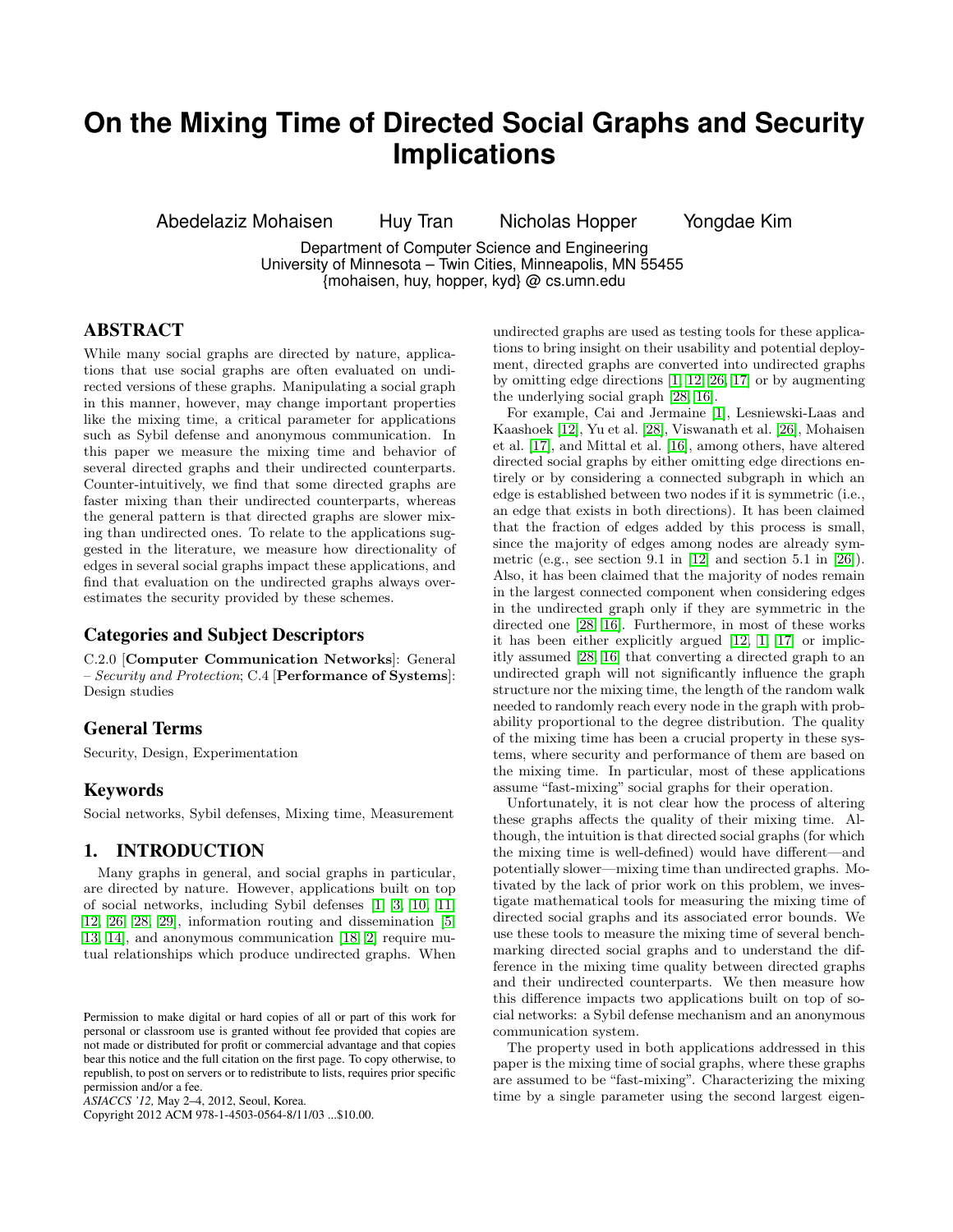value modulus (SLEM) method [\[22\]](#page-9-15) or by the mixing time's mathematical definition, which is shown in Eq. [\(2\)](#page-2-0), is insufficient to capture the richer mixing behavior and patterns of social graphs [\[27,](#page-9-16) [17\]](#page-9-13). Since this mixing behavior is the actual property utilized by many applications built on top of social networks [\[27\]](#page-9-16), we measure it by computing the *mean* of the mixing time for walks originated from several sources in a social graph.<sup>[1](#page-1-0)</sup> To achieve that, we use tools from the fixed point theory [\[7\]](#page-9-17) to closely estimate the mixing time of directed graphs and its associated error bound. This estimation process is needed because, to the best of our knowledge, the literature provides no method for computing a closedform expression of the stationary distribution of walks on directed graphs—which is required for computing the mixing time.

In order to make our results relatable to other works in the literature, we experiment with directed graphs that are widely used in this context for evaluating systems built on top of social networks. By converting directed graphs to undirected ones, and measuring the mixing time of both cases, we find that undirected graphs are generally faster mixing than directed graphs. We also find that evaluation of the aforementioned systems on undirected graphs always overestimates the security of these systems.

Finally, while it might be possible to use directed graphs for building certain applications on top of social and other networks, in this work we emphasize that *we do not advocate the use of these graphs for such applications*. We rather examine a method that is widely used in the literature for modifying graphs and using them to verify the effectiveness of certain security and privacy applications. We highlight the difference in the mixing characteristics of both types of graphs, directed and undirected, and explore how this difference influences the performance and security guarantees of these applications in a "what-if" scenario. In particular, we address the following questions. What is the quality of the mixing time property in the directed graphs? What would be the performance of these applications if the directed graphs with their original property are used instead of the altered graphs? What security guarantees do these applications provide using the original property in the directed graphs before altering them? How do these guarantees compare to the guarantees claimed on the undirected counterparts?

## **1.1 Contributions**

In this paper we make two primary contributions. First, we investigate tools for measuring the mixing time of directed graphs, and use these tools to measure the mixing time of four directed social graphs, before and after graph conversion. We show the significant impact of edge directionality on the mixing time. Second, we study the impact of the quality of the mixing in these graphs, with and without edge directionality, on two applications from the literature, namely a Sybil defense and an anonymous communication system. Both applications rely on the mixing time and its quality in social graphs for their operation. In total, both of our contributions are motivated by a widely-used method in the security community for altering graphs without paying attention to how this impacts the underlying property in the original graph and security guarantees of applications built on top of them.

## **1.2 Organization**

The rest of this paper is organized as follows. In section [2](#page-1-1) we introduce the related work. In section [3,](#page-2-1) we investigate a method for efficiently computing the mixing pattern in directed graphs, and a method for bounding the error due to estimating the stationary distribution of such graphs. In section [4](#page-3-0) we review the datasets and the method used for their preprocessing. In section [5,](#page-4-0) we outline the first part of our findings by measuring the mixing of several social graphs, before and after omitting directionality of their edges. In section [6,](#page-5-0) we investigate the impact of the difference in the mixing time on Sybil defenses and anonymous communication systems. Our concluding remarks appear in section [7.](#page-8-0)

## <span id="page-1-1"></span>**2. RELATED WORK**

To the best of our knowledge, there is no prior work on measuring the mixing time of directed graphs. Although, several works measure the mixing time in undirected graphs generated by omitting directions in naturally directed graphs [\[6,](#page-9-18) [17\]](#page-9-13). As such, there is no prior work on examining how the difference in the mixing time in naturally directed graphs and their undirected counterparts affects the performance of social network-based designs. On the other hand, there has been several works on designing systems on top of social graphs that exploit the mixing characteristics and other social network properties. Some of these works alter directed graphs to undirected ones using the methods mentioned in section [1.](#page-0-0) In the following, we review some of these works.

## **2.1 Measurements of The Mixing Time**

The "fast-mixing" property of social graphs has been utilized for building social network-based Sybil defenses and for reasoning about their security guarantees. However, none of the authors of these defenses considered measuring the mixing time in social graphs directly. To address this issue, Mohaisen et al. [\[17\]](#page-9-13) and Dellamico et al. [\[6\]](#page-9-18) measured the mixing time of several social graphs. Mohaisen et al. [\[17\]](#page-9-13) neglected edge directions entirely by following prior works which argued or assumed that altering graphs in that way will not affect social graphs and their properties [\[12,](#page-9-4) [26,](#page-9-5) [28\]](#page-9-6). Accordingly, all social graphs including directed ones are considered undirected [\[17\]](#page-9-13). Dellamico et al. [\[6\]](#page-9-18) measured the mixing time of four large social graphs, and while they used some directed graphs it is unclear what techniques they used for computing their mixing time; suggesting that a conversion of the graph as in other works [\[17,](#page-9-13) [26,](#page-9-5) [12\]](#page-9-4) was likely performed before measuring the mixing time.

## **2.2 Systems Exploiting the Mixing Time**

The significance of the mixing time of social graphs is because of two categories of applications that use it for their operation: Sybil defenses, and anonymous communication Systems. Sybil defenses that utilize social networks include SybilGuard [\[29\]](#page-9-7), SybilLimit [\[28\]](#page-9-6), SybilInfer [\[4\]](#page-9-19), SumUp [\[25\]](#page-9-20), GateKeeper [\[24\]](#page-9-21), Whanau [\[12\]](#page-9-4), and X-Vine [\[16\]](#page-9-14), among othersa summary and comparisons of most of these works can be found in the recent work of Haifeng Yu [\[27\]](#page-9-16). All of these defenses require social networks to be "fast-mixing", infor-

<span id="page-1-0"></span><sup>1</sup>Notice that this abuse of notation is only to simplify the exposition of our results. The reader should keep in mind that the *mixing time* is the *maximum* walk length to reach close to the stationary distribution from any source in the graph; see section [3](#page-2-1) for details and [\(2\)](#page-2-0) for the definition.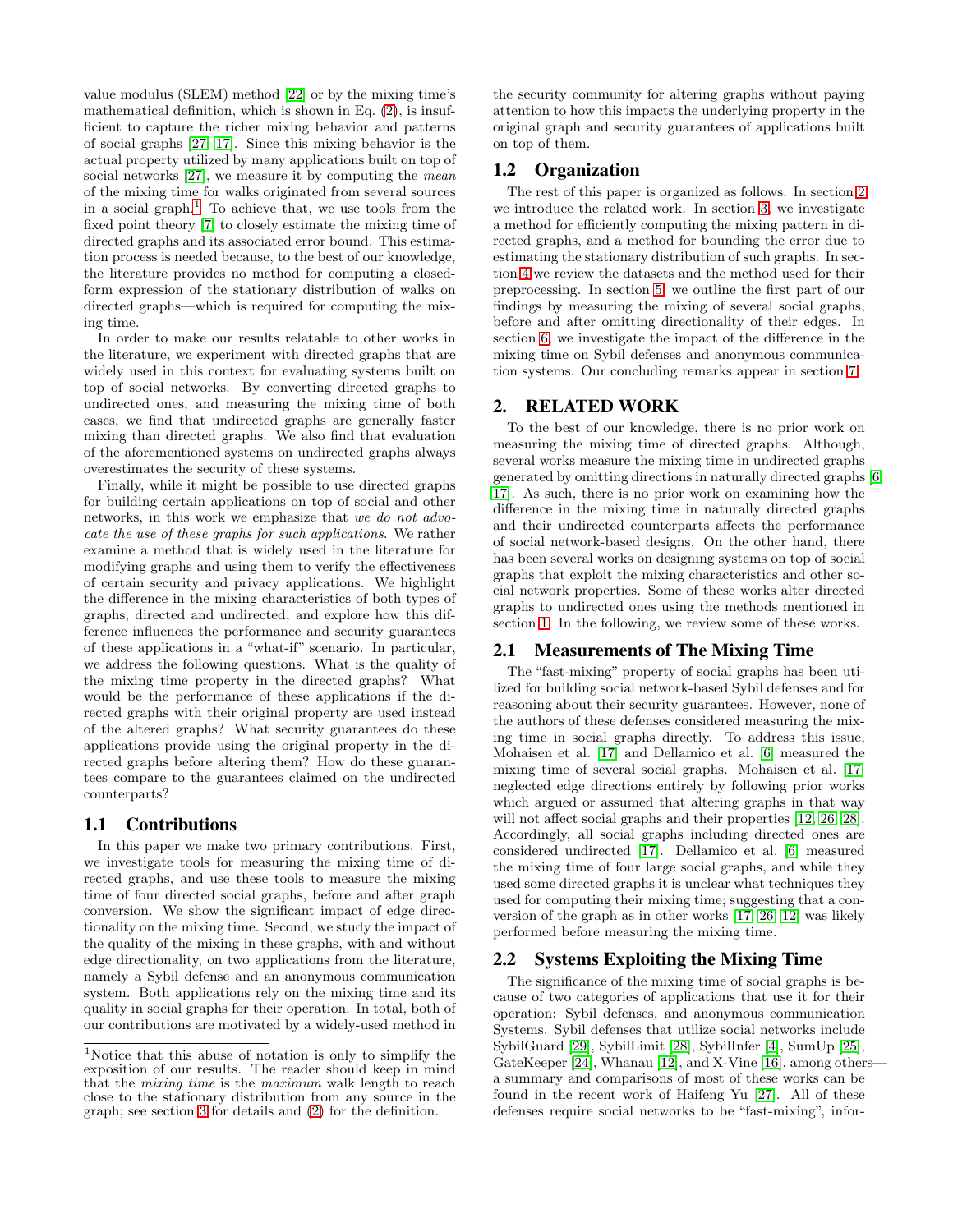mally meaning that a short random walk originated from any honest node in a social graph is sufficient to reach every honest node in the graph with a probability proportional to the node's degree. The fast mixing property is required in all of these designs for both performance and security reasons [\[27\]](#page-9-16).

Anonymous communication systems on top of social networks include "anonymity in the wild" [\[18\]](#page-9-11) and Drac [\[2\]](#page-9-12). In section [6](#page-5-0) we elaborate on "anonymity in the wild" [\[18\]](#page-9-11) and a Sybil defense (called SybilLimit [\[28\]](#page-9-6)), which we use to demonstrate our results and findings.

## **2.3 Prior Work and Graph Preprocessing**

The pre-processing methods of directed graphs in the prior literature motivate this work. While some directed social graphs are used to demonstrate Sybil defenses in many of the above works, they are converted to undirected graphs by entirely neglecting edge directions [\[1,](#page-9-0) [12,](#page-9-4) [26\]](#page-9-5) or by considering largest connected component with symmetric edges only [\[28,](#page-9-6) [16\]](#page-9-14). Each method alters the social graphs differently. While the first method is likely to add edges to guarantee symmetry of edges in the resulting graph, the second method is likely to trim nodes to ensure that no asymmetric edges are in the resulting graph—trimmed nodes are connected to other nodes in the graph with asymmetric edges.

We observe that both methods may result in a well mixing graph from a graph that violates the mathematical definition of the mixing time (i.e., a graph for which no mixing time is defined; see section [3](#page-2-1) for more details on the mathematical definitions). In both methods, the original directed graph might be weakly connected for which no mixing time is defined, yet adding additional edges or removing nodes would make it mix well. This observation has two implications. First, comparing the mixing time of graphs after processing them to the mixing time of the original graph using either of the two methods might not be possible. Second, by violating the mathematical definition the ultimate result might be obvious and uninteresting: certain nodes in a weakly connected graph will never be visited and the mixing time of the directed graph is likely to be larger than the modified graphs.

To this end, we limit our discussion to the case where the largest strongly connected component (SCC) is used to represent the directed graph. We note that the largest SCC of a graph includes the graph produced using the second preprocessing method. Furthermore, we note that a comparison between directed and undirected graphs produced using the first method only makes sense when the original directed graph has the SCC property. We mainly use the first method of pre-processing, and lightly discuss the second method, when comparing directed and undirected graphs in terms of mixing and performance of applications on social networks.

## <span id="page-2-1"></span>**3. DIRECTED GRAPHS' MIXING TIME**

Informally, conditions required for defining the mixing time in undirected and directed social graphs are quite similar. Random walks on a graph have a stationary distribution that is used for bounding these walks' distribution if the graph is connected. In order for the mixing time to be well defined on a directed graph, it needs to be a *strongly connected component* (SCC). In an SCC, there exists a path between every pair of nodes. Computing the SCCs of a graph in linear time is done using Tarjan's algorithm [\[23\]](#page-9-22),

which we use in this work. We use the *largest* SCC (in size) as a representation of each directed graph and measure its mixing time (see justification in section [2\)](#page-1-1). In this section, we present theoretical tools we need for measuring the mixing time of directed graphs. We define the mixing time for directed and undirected graphs in section [3.1,](#page-2-2) estimate the stationary distribution in section [3.2,](#page-3-1) and bound the error in our measurements due to the stationary distribution estimation in section [3.3.](#page-3-2)

## <span id="page-2-2"></span>**3.1 Defining Directed Graphs' Mixing Time**

Let  $\mathbb{G} = (V, E)$  be a directed and strongly connected graph, where  $|V| = n$  and  $|E| = m$ . Let  $\mathbf{A} = [a_{ij}]^{n \times n}$ be the adjacency matrix of  $\mathbb{G}$ , where  $a_{ij} = 1$  if there is an edge from node  $v_i$  to node  $v_j$  in G (denoted by  $v_i \rightarrow v_j$ ), and 0 otherwise. Let  $deg(v_i)^-$  be the out-degree of node  $v_i$ . We define the transition probability matrix  $\mathbf{P} = [p_{ij}]$ where  $p_{ij} = 1/\text{deg}(v_i)^{-1}$  iff  $v_i \to v_j$ , and 0 otherwise. In a clean matrix form,  $\mathbf{P} = (\mathbf{D}^{-})^{-1}\mathbf{A}$ , where  $\mathbf{D}^{-1}$  is a diagonal matrix in which the *ii*-th element is defined as  $\sum_{j} a_{ij}$ . The stationary distribution,  $\pi$ , of random walks on  $\mathbb{G}$ , is defined formally as a distribution that is invariant to transition probability. That is,  $\pi = \pi \mathbf{P}$ . Unlike the stationary distribution of an undirected graph, which is characterized in a closed form in terms of the degree distribution (This is,  $\pi = \left[\deg(v_i)/2m\right]^{1 \times n}$  for  $1 \leq i \leq n$ , the stationary distribution in directed graphs has no closed-form expression.

Formally,  $\pi$  is defined in Theorem [1](#page-2-3) (which also applies to the case of undirected graphs as well).

Theorem 1. *Let* P *be the probability transition matrix of a Markov chain that is aperiodic and strongly connected, defined on a graph* G*. Then,*

<span id="page-2-4"></span><span id="page-2-3"></span>
$$
\lim_{t \to \infty} \mathbf{P}^t = \mathbf{P}^{\infty} \tag{1}
$$

 $where \mathbf{P}^{\infty}$  *in* [\(1\)](#page-2-4) *is defined as an*  $(n \times n)$  *matrix of identical rows, where each row equals to* π*, the stationary distribution of every walk on* G*.*

Same as in undirected graphs, the mixing time of a directed graph G is defined as:

<span id="page-2-0"></span>
$$
T(\epsilon) = \max_{i} \min\{t : |\pi - \pi_i \mathbf{P}^t|_1 < \epsilon\},\tag{2}
$$

where  $\pi_i$  is the delta distribution of 1 concentrated at the *i*-th position in a  $(1 \times n)$  probability vector representing the probability distribution when starting a walk from node  $v_i$ , and  $|\cdot|_1$  is the total variation distance defined as  $\frac{1}{2} \sum_j |\pi(j) - \pi_i^t(j)|$  (where  $\pi_i^t = \pi_i \mathbf{P}^t$ ). Notice that the mixing time of the entire graph, as defined in [\(2\)](#page-2-0), is the longest walk starting from the worst initial distribution to reach the worst reachable part of the graph [\[27\]](#page-9-16) and to achieve a fixed total variation distance from the stationary distribution  $\pi$ .

While the mathematical definition in Eq. [\(2\)](#page-2-0) is necessary to characterize the mixing time of the entire graph, richer patterns of mixing are expressed by the distribution of the mixing time obtained after t-step walks starting from different initial distribution in the graph. This distribution can be further characterized by the mean or median  $\epsilon$  at a given walk length t. Both of the mean and median of the mixing time are usually far from the "worst-case scenario" expressed in Eq. [\(2\)](#page-2-0) [\[17\]](#page-9-13), and are usually representative to the quality of the mixing property required for the operation of Sybil defenses [\[27\]](#page-9-16). In this work, we are interested in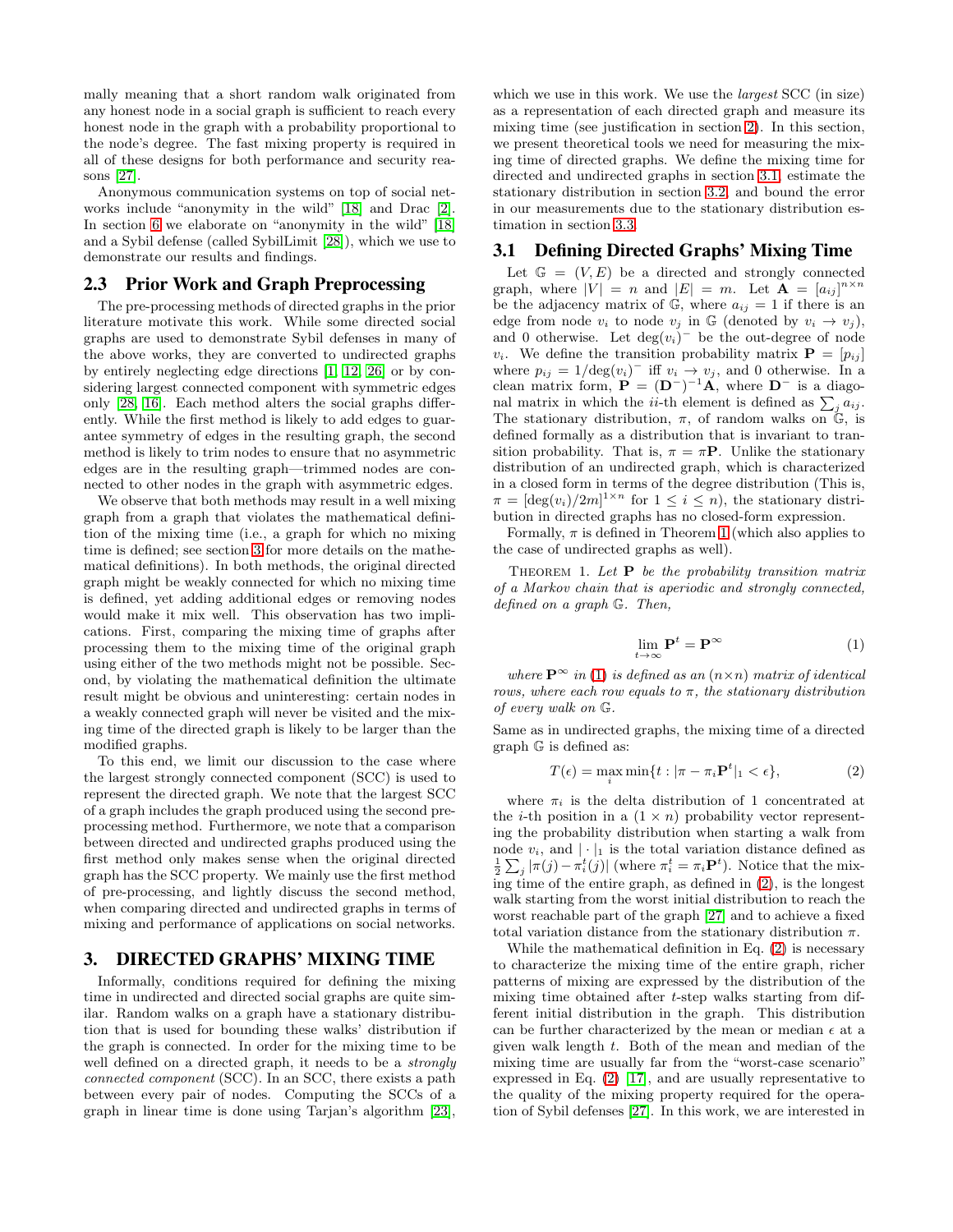both characterizations of the mixing time: the distribution (mean and median) and the worst case as per the definition (maximum).

## <span id="page-3-1"></span>**3.2 Estimating the Stationary Distribution**

Computing  $\pi$  as in Eq. [\(1\)](#page-2-4) is only theoretically possible, since it requires computing  $\mathbf{P}^t$ , where  $t \to \infty$ . Even when setting  $t$  to some large number that is an order of magnitude of the size of the graph (e.g.,  $10^6$  for 1000 nodes graph), the process becomes both time and space inefficient for typical social graphs due to their large size. In part, this inefficiency is due to losing sparsity of  $P$  as t grows thus requiring multiplication and storage of a non-sparse large matrix  $(P<sup>t</sup>)$ . This inefficiency turns into infeasibility as the size of the graph grows to a few thousands of nodes, which is smaller than benchmarking directed graphs used in this study. Accordingly, other methods are required for computing  $\pi$ , or a good estimate of it. In the following we devise such method without modifying the structure of **P**.

We observe that regardless of the initial distribution, every walk on a strongly connected graph ultimately converges to the stationary distribution π. We could further make the total variation distance between the ideal (unknown) stationary distribution and the distribution of a random walk beginning from an arbitrary node in the graph arbitrarily small. In other words, given an arbitrary initial distribution  $\pi_i$  and the transition matrix **P** of a strongly connected graph, we can compute  $\pi_i^{\ell} = \pi_i \mathbf{P}^{\ell}$  such that  $|\pi_i^{\ell} - \pi|_1 < \delta$ , where  $\delta$  is close to 0, for some large walk length  $\ell$ .

The convergence of  $\pi_i^{\ell}$  to  $\pi$  is a guaranteed property of aperiodic Markov chains on connected graphs [\[22\]](#page-9-15). Without knowing π, one can use  $\pi' = \pi_i^{\ell}$  as an estimate for π, for some large  $\ell$ . Such  $\pi'$  is sufficient to measure a very close estimate of the mixing time of directed graphs, and to serve the purpose of our measurement in understanding the difference between the mixing patterns in directed and undirected graphs. Notice that computing  $\pi_i^{\ell} = \pi_i \mathbf{P}^{\ell}$  does not require computing  $\mathbf{P}^{\ell}$ . We can iteratively compute  $\pi_i^{\ell}$ using a vector-matrix multiplications of  $\pi_i$  and **P** by observing that  $\pi_i^{\ell} = \pi_i^{\ell-1} \mathbf{P}$ , where we can benefit from the sparsity of **P**. In our measurements, we set  $\pi_i$  to a uniform distribution (i.e.,  $\pi_i = [1/n]^{1 \times n}$ ) and  $\ell$  to a large number that makes error in our measurements arbitrarily small. In the following subsection, we elaborate on the method we use for setting  $\ell$ .

## <span id="page-3-2"></span>**3.3 Determining the Proper Parameters**

While one can argue that setting  $\ell$  to a large number would make the distribution of a random walk of length  $\ell$ starting from an arbitrary distribution close to the stationary distribution—and thus the former distribution can be used as an estimate of the latter distribution, the distance between both distributions is required to identify an upper bound on the error in the measured mixing time. Fortunately, the fixed point theory [\[7\]](#page-9-17) provides tools to estimate the required length of the walk  $\ell$  in order to achieve a certain distance from the stationary distribution (also known as the "fixed point" distribution). The following definition and theorem outline the main results needed for bounding the distance between the estimated stationary distribution, after  $\ell$  iterations, and the ideal stationary distribution.

DEFINITION 1 (CONTRACTION MAPPING  $[7]$ ). *Let*  $(X, d)$ *be a non-empty and complete metric space. A mapping* T :

<span id="page-3-6"></span>Table 1: The (original) datasets used for deriving directed and undirected graphs and measuring their mixing time with their statistics (number of nodes, number of edges, and the number of strongly connected components).

| Dataset       | $#$ nodes | $\#$ edges | $\#$ SCC |
|---------------|-----------|------------|----------|
| Slashdot [9]  | 77,360    | 905, 468   | 6,724    |
| Epinion [20]  | 75,879    | 508, 837   | 42, 176  |
| Wiki-vote [8] | 7, 115    | 103,689    | 5,816    |
| Gnutella [21] | 10,876    | 39, 994    | 6,560    |

 $X \rightarrow X$  *is said to be a contraction mapping if there exists a real number*  $\lambda < 1$  *such that*  $d(T(\pi_x), T(\pi_y)) \leq \lambda d(\pi_x, \pi_y)$ *for all*  $\pi_x, \pi_y \in X$  *(where d(.) is a metric, or distance, defined on points in the space*  $X$ *; e.g.,*  $|\cdot|_1$ *).* 

<span id="page-3-3"></span>THEOREM 2 (FIXED POINT THEOREM [\[7\]](#page-9-17)). Let  $(X, d)$  be *a non-empty and complete metric space and let* T *be a contraction mapping defined on* X*. For that mapping, there exists a fixed point*  $\pi$  *s.t.*  $T(\pi) = \pi$ *. To find the fixed point, an iterative mapping of an initial point*  $\pi_i$  *would result in a* sequence of points  $\pi_i^0, \pi_i^1, \pi_i^2, \dots \in X$ , where the following *inequality describes their convergence rate to the fixed point:*

<span id="page-3-4"></span>
$$
d(\pi, \pi_i^{w+1}) \leq [\lambda/(1-\lambda)]d(\pi_i^{w+1}, \pi_i^w) \tag{3}
$$

Using Theorem [2](#page-3-3) and by recalling that the matrix multiplication, which represents random walks on the graph, is a contraction mapping [\[7\]](#page-9-17), the following inequality characterizes the walks convergence rate to the stationary distribution (at length  $w + 1$ ):

$$
|\pi - \pi_i \mathbf{P}^{w+1}|_1 = \delta \leq [\mu/(1-\mu)]|\pi_i \mathbf{P}^{w+1} - \pi_i \mathbf{P}^w|_1, \quad (4)
$$

where  $\mu$  is the second largest eigenvalue of the transition matrix **P**. By setting  $\ell = t + 1$ , for large t, we make  $\frac{\mu}{1-\mu}|\pi_i \mathbf{P}^{\ell} - \pi_i \mathbf{P}^{\ell-1}|_1$  arbitrarily small, and thus make the distance between  $\pi$  and  $\pi' = \pi_i \mathbf{P}^{\ell}$  within an acceptable range that does not influence the measured mixing time. Using [\(4\)](#page-3-4), we bound the error in measurements starting from any node  $v_i$  after t steps (using the triangular inequality) as:

<span id="page-3-5"></span>
$$
|\pi - \pi_j \mathbf{P}^t|_1 \le |\pi' - \pi_j \mathbf{P}^t|_1 + |\pi' - \pi|_1 \tag{5}
$$

Eq. [\(5\)](#page-3-5) tells that we can bound the error in the measured mixing time using the estimated stationary distribution  $(\pi')$ and the bounded distance between it and the stationary distribution in Eq. [\(4\)](#page-3-4). Since we can make the right hand side in Eq. [\(4\)](#page-3-4) arbitrarily small (we make it  $< 10^{-15}$  in our measurements), and since we are interested in a region where the computed distance is within  $10^{-1}$  to  $10^{-12}$ ; c.f. section [5,](#page-4-0) the error due to estimating the stationary distribution is considered negligible.

## <span id="page-3-0"></span>**4. DATASETS AND DATA PREPROCESSING**

## **4.1 Datasets and Their Prior Uses**

We use four datasets in this work as shown in Table [1.](#page-3-6) Three of the four datasets represent social networks, whereas the fourth represents relationships in a peer-to-peer file sharing system. In Slashdot Zoo [\[9\]](#page-9-23), a directed edge between two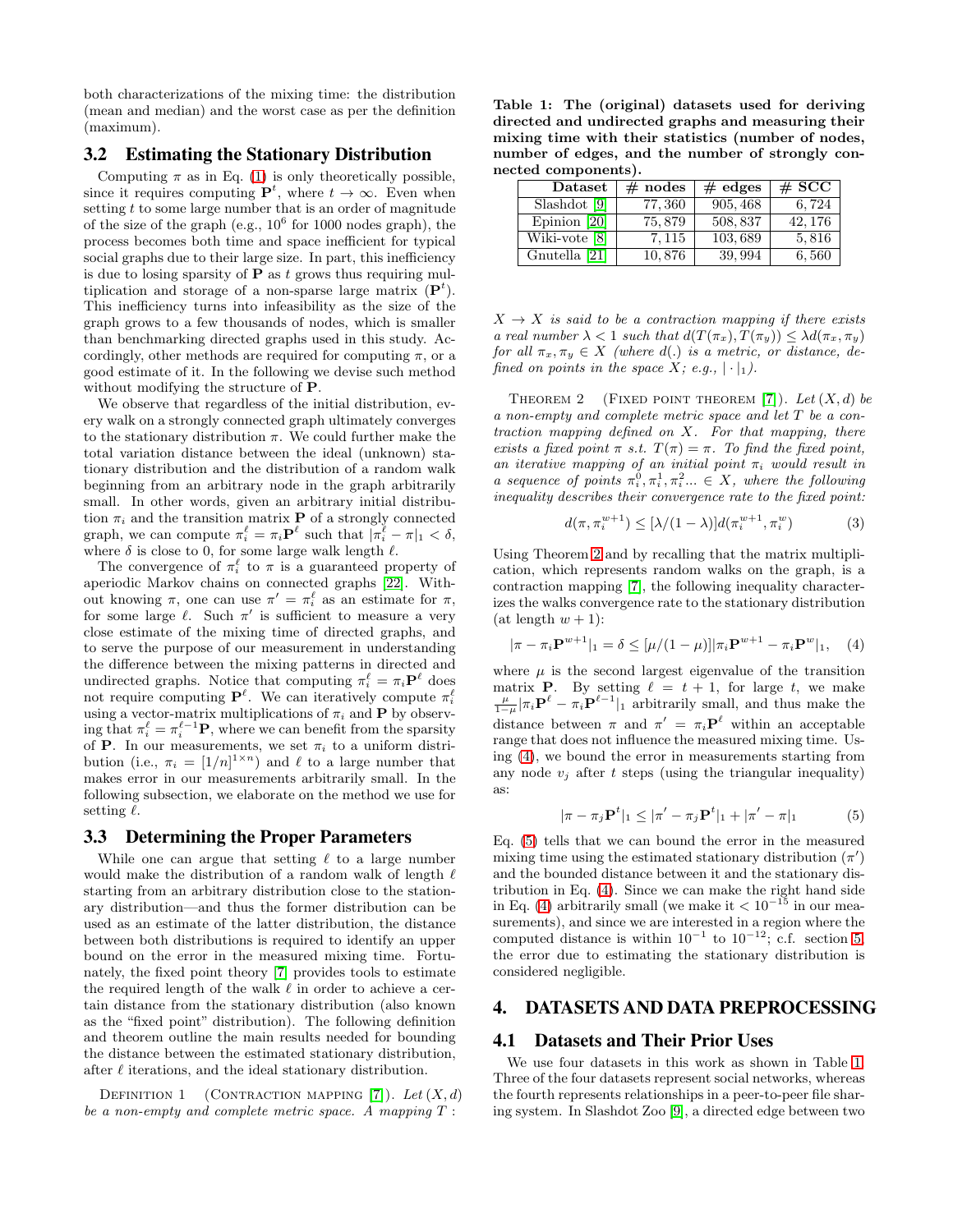<span id="page-4-1"></span>Table 2: The largest strongly connected component (SCC) of each of the different graphs in Table [1.](#page-3-6) Note that the percent in parenthesis of each graph correspond to the relative size of the largest SCC in the original graphs.

| Dataset   | $\#$ nodes $(\%)$ | $\#$ edges $(\%)$   |
|-----------|-------------------|---------------------|
| Slashdot  | 70,355(90.94)     | 818,310(90.37)      |
| Epinion   | 32,223(42.47)     | $443,506$ $(87.16)$ |
| Wiki-vote | 1,300(18.27)      | $39,456$ $(38.05)$  |
| Gnutella  | 4,317(39.69)      | 18, 742 (46.86)     |

<span id="page-4-2"></span>Table 3: The undirected graphs resulting from converting the largest SCCs with statistics in Table [2.](#page-4-1) Note that the percent in parenthesis correspond to the number of added edges to make the directed graph undirected by having all edges in both directions. The percent is the number of added edges divided by twice the total number of edges in the resulting undirected graph.

| $\mathbf{D}\text{ataset}$ | $\#$ nodes | $\#$ edges | Added edges $(\%)$ |
|---------------------------|------------|------------|--------------------|
| Slashdot                  | 70, 355    | 459,620    | 100,930(10.98)     |
| Epinion                   | 32.223     | 342,013    | 240, 520 (35.16)   |
| Wiki-vote                 | 1,300      | 36,529     | 33, 602 (45.99)    |
| Gnutella                  | 4.317      | 18,742     | 18,742 (50.00)     |

nodes indicates that the first node tags the second node as a friend. In Epinion [\[20\]](#page-9-24), a "who-trust-whom" online social network, an edge between two nodes indicates that the first node has tagged the second node as a trusted node. In wikivote [\[8\]](#page-9-25), a link between two nodes indicates that the first node has voted for the second node. In Gnutella [\[21\]](#page-9-26) an edge between two nodes indicates that is first node (host) is connected to second one. Notice that we do not advocate the use of these (interaction) graphs for building Sybil defenses and anonymous communication systems. We use the fact that these graphs are already benchmarks for testing such applications to validate our results based on them.

We note that three of these datasets (Wiki-vote, Epinion, and Slashdot) were previously used for measuring the mixing time [\[17\]](#page-9-13), two (Wiki-vote and Gnutella) were used for demonstrating the efficiency of a social network-based Sybil defense [\[1\]](#page-9-0), and one (Wiki-vote) was used for analyzing social network-based Sybil defenses [\[26\]](#page-9-5).

## **4.2 Graphs Conversion**

In each directed graph, we compute the largest SCC in order to satisfy the connectivity condition required for measuring the mixing time. The SCC of each graph and its relative size compared to the original graph are shown in Table [2.](#page-4-1) The largest SCC varies in size, and ranges from as low as 18% of total nodes in the original graph (38% of edges, as in Wiki-vote) to as high as 90% of nodes (and edges, as in Slashdot). For each graph, we compute  $\pi'$  as in section [3.3,](#page-3-2) and make the distance to  $\pi$  a negligible factor.

We convert each SCC to an undirected graph. In each SCC we first exclude self-loops, if any existed. Then, given the adjacency matrix of the self-loops-free SCC, A, we compute the adjacency matrix of the corresponding undirected graph as  $\mathbf{A} \vee \mathbf{A}^T$ , where  $\mathbf{A}^T$  is the transpose of  $\mathbf{A}$  and  $\vee$  is an bitwise logical *or* operation. The resulting graphs and their statistics are shown in Table [3.](#page-4-2) While the graphs before and after conversion maintain the same number of nodes, some additional (directed) edges are added to create edgesymmetry and to produce undirected graphs. The number of the added edges in each of the undirected graphs as a percent of the total number of edges ranges from as low as 11%, as in Slashdot, to as high as 50%, as in Gnutella and Wiki-vote.

## **4.3 Notes on Graph Conversion**

We emphasize several aspects of the method used for graph conversion in this paper. First, we note that recent works on social network-based Sybil defenses [\[12,](#page-9-4) [1,](#page-9-0) [26,](#page-9-5) [16,](#page-9-14) [28\]](#page-9-6) have altered social graphs in several ways, some which are similar to what we used in this paper (see section [2](#page-1-1) for more details). These works and the methods used in them for altering graphs are the main motivation of this paper. Second, obtaining the largest SCC from the directed graph as used this paper is for a mathematical *necessity*, despite potentially trimming a portion of the original directed graph (see Table [1](#page-3-6) for details). Third, our method—by first obtaining the largest SCC and then converting the directed graph to undirected—is *milder* than both literature methods explained in section [2.](#page-1-1)

Compared to the first method in the literature [\[12,](#page-9-4) [1,](#page-9-0) [26\]](#page-9-5), our method ensures that the mixing is well-defined on both graph types, directed and undirected. Compared to the second method [\[16,](#page-9-14) [28\]](#page-9-6), our method trims less nodes in the directed graph, and still brings insight on the difference between both graph types when used for these applications.

We note that prior work [\[15\]](#page-9-27) suggests that the majority of nodes belong to the SCC in large-scale social graphs. Thus, our findings may apply to these graphs when used by omitting directions according to the first method as well.

## <span id="page-4-0"></span>**5. RESULTS AND DISCUSSION**

Now we proceed to measure the mixing time of directed graphs shown in Table [2](#page-4-1) and undirected graphs shown in Table [3.](#page-4-2) We consider each graph with and without directions (as explained above) and compute the stationary distribution appropriately. For directed graphs we compute the stationary distribution using the method in section [3.2](#page-3-1) and for undirected graphs we compute it using the method in section [3.1.](#page-2-2)

#### **5.1 Methodology**

For each graph in tables [2](#page-4-1) and [3,](#page-4-2) we measure  $\epsilon$ —the total variation distance between the stationary distribution and the accumulated distribution—after  $w$  steps. We initially set w to 1 and increase it for a fixed to 50, with steps of 1. A walk length of 50 is sufficient to characterize the mixing rate of walks on all graphs we used. Using these measurements, we then restrict the walk length to 10. A walk of up to that length is used in the literature for demonstrating the operation of applications of top of social networks.

For each graph, we repeat this process by beginning from 1000 different nodes as sources of initial distributions in order to capture the pattern of mixing in these graphs. Finally, to eliminate bias caused by starting from different initial distributions, we fix each of the 1000 nodes (labels)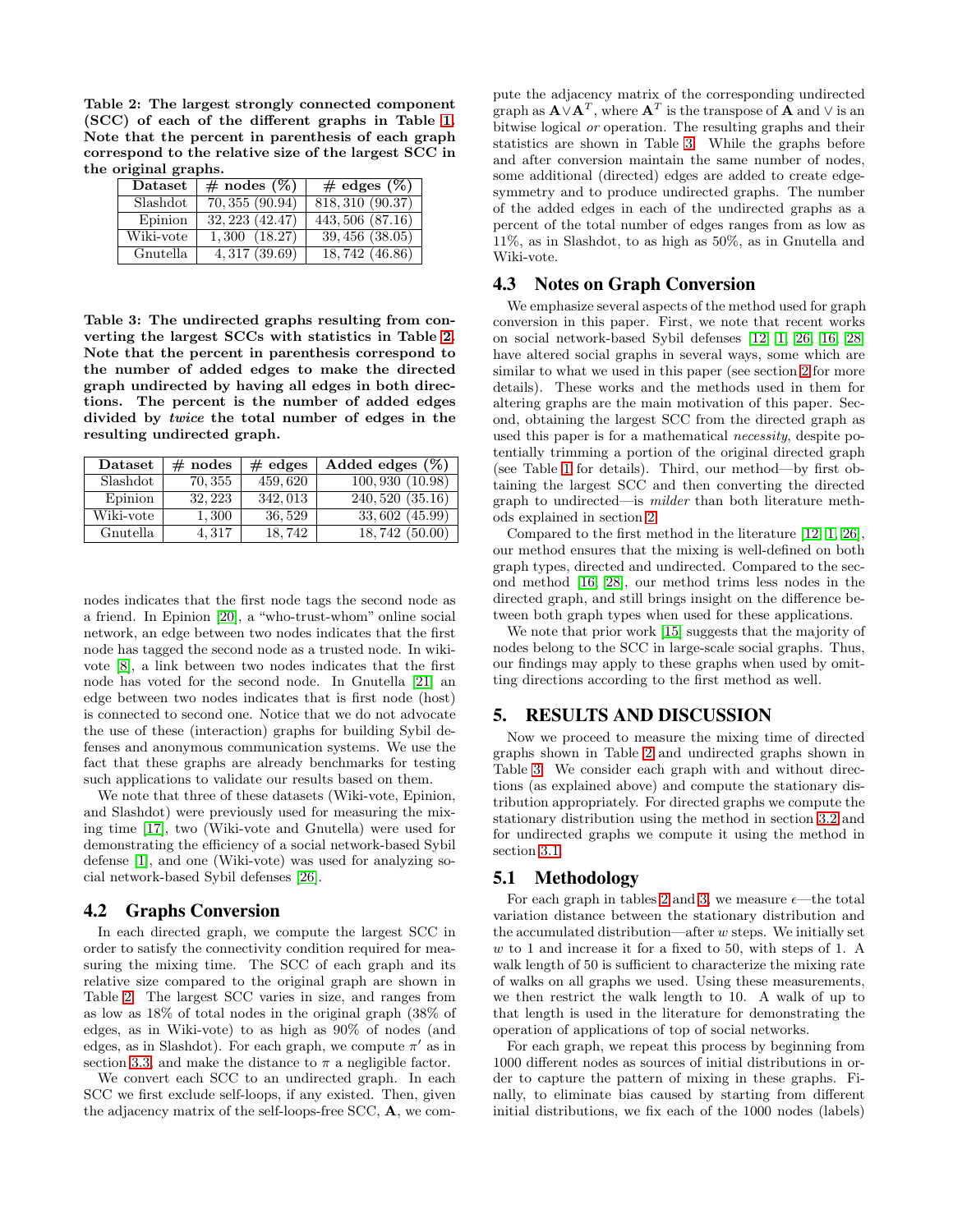used for both measurements. We first randomly select 1000 nodes for experimenting with the directed graphs, and use them again for estimating the mixing time of the undirected graph, after graph conversion.

# **5.2 Main Results and Discussion**

The main results of measuring the mixing time are shown in Figure [1](#page-6-0) and Figure [2.](#page-6-1) Figure [1](#page-6-0) plots a comparison of the *mean* mixing characteristics between graphs before and after modifications. We plot the mean  $\epsilon$  at each walk length, as we increase the random walk length from 1 to 50. The mean is computed over all  $\epsilon$ 's obtained by starting from each of the 1000 initial distributions (nodes). Figure [2](#page-6-1) shows the maximum  $\epsilon$  as we increase t, making t the mixing time for the computed  $\epsilon$  by definition (see section [3.1\)](#page-2-2).

First, we compare the mixing characteristics across different datasets. We notice that different graphs, and regardless to edge directions, have different mixing characters. For example, whereas slashdot and Epinion have similar mixing pattern, Wiki-vote mixes faster than both of them. Furthermore, we notice that Gnutella mixes faster than all of the three other graphs, regardless to edge direction.

While some of the difference in the mixing characteristics across different datasets is attributed to graph density and size, as shown in Table [2](#page-4-1) and Table [3,](#page-4-2) other crucial factor of determining the mixing time of these graphs is their structure. For example, we notice that a graph like Wiki-vote, shown in Figure [1\(b\),](#page-6-2) which has several social hubs [\[8\]](#page-9-25), mixes faster than other graphs that do not exhibit such hubs clearly (e.g., Slashdot in Figure  $1(c)$  and Epinion in Figure  $1(a)$ ). Also related to the structure, we notice that a random graph like Gnutella, shown in Figure [1\(d\),](#page-6-5) mixes faster than other graphs. This is initially not surprising, since random graphs are good expanders, which are also fast mixing [\[19\]](#page-9-28). The interesting observation, though, is that the same pattern of "fast-mixing" characteristics is preserved in Gnutella even when only considering a modified version of it; a strongly connected component. Furthermore, it is interesting to see how such expander "notion" applies to directed graphs (where the general notion and mixing time studies considered undirected expander graphs only).

The context of the graphs may affect their structure, and thus influence their mixing time. For example, we notice that two graphs with similar social contexts, like Slashdot and Epinion, have similar mixing times for longer walks (at average). This, however, is not shown in any of the other graphs. This similarity in the mixing pattern is exhibited clearer with short random walks, as shown in Figure [3.](#page-7-0)

In these measurements, and as we increase  $w$ , we find all possibilities of comparison exhibited—when comparing directed to undirected graphs: 1) no difference as in Wikivote graph in Figure [1\(b\),](#page-6-2) 2) undirected graphs mix better than directed graphs as in Slashdot and Epinion graphs in figures  $1(c)$  and  $1(a)$ , and 3) directed graphs mix better than undirected graphs as in Gnutella in Figure [1\(c\).](#page-6-3)

While the two first cases are anticipated, the third case is surprising. It is unexpected to find that directed graphs mix better than undirected graphs in general. However, given that Gnutella has a special structure (originally a fixed degree graph), we hypothesize that omitting directions would alter the graph structure in unfavorable way to the mixing time. A potential case would be that adding more edges to the graph would divert long random walks on the graph. We

further notice that this behavior is reverted when we restrict the random walk length to less than 10 steps.

Now we turn our attention to measuring the mixing time per the definition in Eq.  $(2)$ —the results are shown in Fig-ure [2.](#page-6-1) While the mean computed over all  $\epsilon$ 's for a given random walk length is meaningful for the average node especially when evaluating systems built on top of social networks, it does not capture the worst case scenario which is of interest to the theoretical guarantees proposed in prior work in the literature that utilizes social graphs [\[28,](#page-9-6) [29\]](#page-9-7). For example, for an anonymous communication system or asocial defense suggested on top of social networks, it is always better to prove guarantees with lower-bounds—which is actually used by Yu et al. in their Sybil defenses [\[28,](#page-9-6) [29\]](#page-9-7). Lower bound guarantees are satisfied by the mixing time in the definition in Eq. [\(2\)](#page-2-0), and computed as the maximum  $\epsilon$  among all distributions for a given walk length. For the same experiment above, we plot the maximum  $\epsilon$  for different walk lengths in Figure [2.](#page-6-1)

While some of the patterns exhibited are consistent for the maximum  $\epsilon$  in Figure [2](#page-6-1) with the patterns in the average case in Figure [1,](#page-6-0) we observe that this pattern is switched in Slashdot and Wiki-vote. Particularly, we observe no difference in Slashdot, while the undirected Wiki-vote graph is faster mixing than the directed one, contrary to what is observed in the average case. Mohaisen et al. [\[17\]](#page-9-13) argue that similar cases happen in other graphs, and may not be representative to the real mixing nature of these graphs. These cases happen when a set of nodes are sparsely connected to the majority of other nodes in the graph, thus slowing the mixing time of the whole graph [\[27\]](#page-9-16).

We notice that Sybil defenses and anonymous communication systems built on social networks rely on shorter random walks than those shown in our experiments. Typically, a random walk used in a Sybil defense is in the order of  $\log n$ , where *n* is the size of the graph, which translates into 10 to 15 for a graph of 100, 000 nodes [\[28\]](#page-9-6). We examine the mixing characteristics of these graphs in the needed range, for a random walk of proper length for the operation of these applications. We consider a walk length from 1 to 10 with 1 step increment and zoom-in the prior measurements discussed earlier for longer random walks (with the same settings as explained before). Interestingly, we find that *all* undirected graphs are faster mixing than directed graphs in that region of walk length, as shown in Figure [3.](#page-7-0) Surprisingly, we find that for a walk length of 5—the length we use for demonstrating impact of the mixing time on applications on social networks; see section  $6-\epsilon$  changes from 0.7 in the directed Gnutella to 0.3 in the undirected one. This difference, and in other graphs in Figure [3,](#page-7-0) has a great significance on social network-based applications.

# <span id="page-5-0"></span>**6. IMPLICATIONS ON APPLICATIONS**

In this section we explore the impact of the difference in the mixing of directed and undirected graphs on potential applications built on top of social networks that exploit the mixing time as their operation property. We consider Sybil-Limit [\[28\]](#page-9-6) as a state-of-the-art representative work for Sybil defenses and "anonymity in the wild" [\[18\]](#page-9-11) as an anonymous communication system.

## <span id="page-5-1"></span>**6.1 Sybil Defenses**

In the following we examine how the difference in the mix-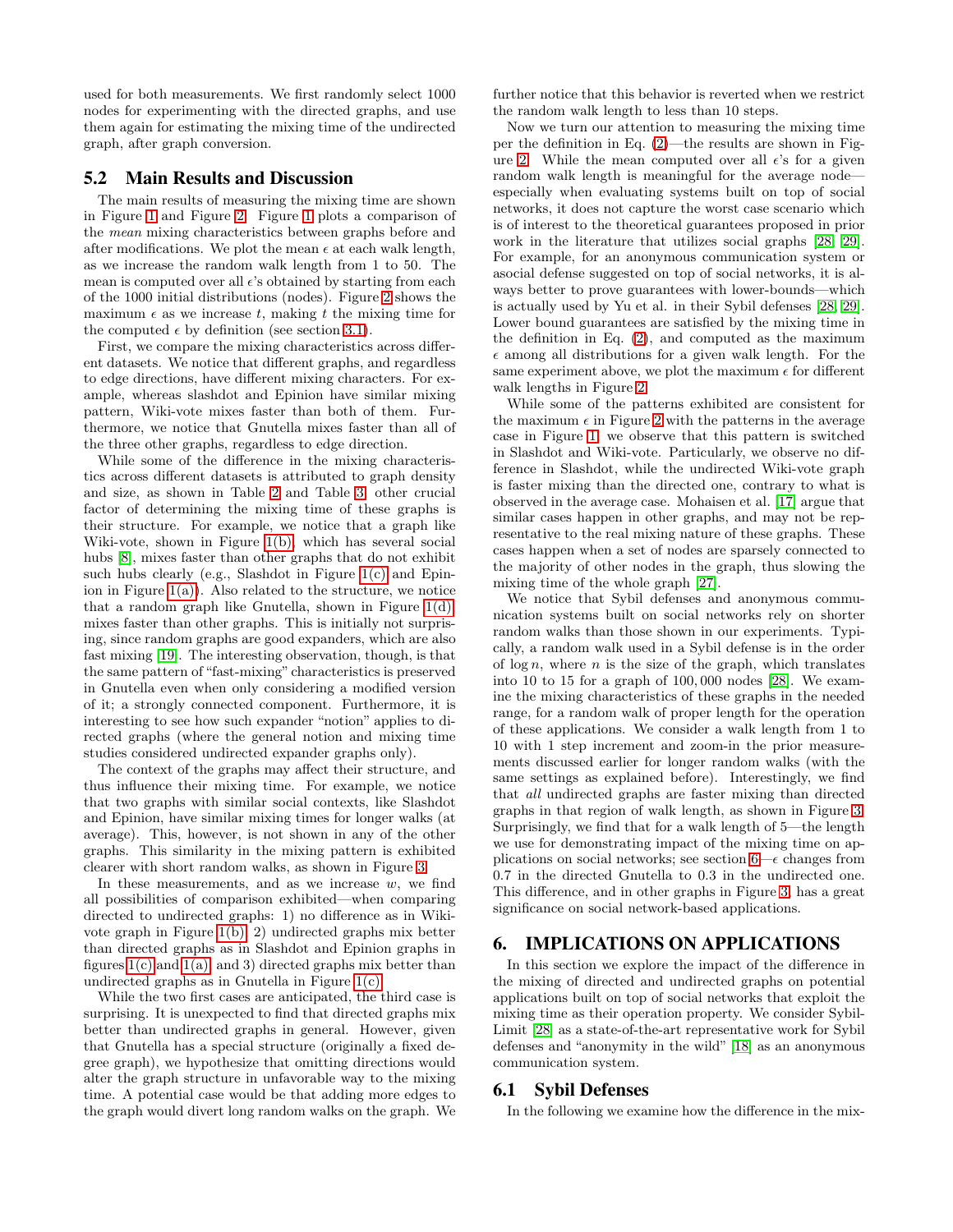<span id="page-6-4"></span><span id="page-6-3"></span><span id="page-6-2"></span>

<span id="page-6-0"></span>Figure 1: The (mean) mixing time of directed graphs before and after omitting directions of edges. Each of the figures corresponds to the mean of measurements of  $\epsilon$  that corresponds to the given random walk length for 1000 different initial distributions of sources in each social graphs.



<span id="page-6-1"></span>Figure 2: The (max) mixing time of directed graphs before and after omitting directions. Note that, by definition, these figures correspond to the mixing time of the social graph. While it bounds the mixing of all sources for which the mixing time is measured, it is less strictly representative of the quality needed for applications such Sybil defenses [\[17,](#page-9-13) [27\]](#page-9-16).

ing time of directed and undirected social graphs impacts the performance of Sybil defenses operated on top of them. To demonstrate this impact, we choose SybilLimit [\[28\]](#page-9-6).

## *6.1.1 SybilLimit*

In SybilLimit, each node samples  $r$  edges in the graph as "witnesses", where  $r = r_0 \sqrt{m}$ , by running r independent instances of random walks each of length  $w = O(\log n)$ . Under certain assumptions on the graph's mixing characteristics, there is an overwhelming probability that the sampled subsets of honest nodes in the social graph will have a non-empty intersection, which would be used for suspect verification. Formally, if the social graph is fast mixing i.e., has a mixing time of  $O(\log n)$ —then probability of the last node/edge visited in a walk of length  $O(\log n)$  drawn from the edge/node stationary distribution is at least  $1 - \frac{1}{n}$ (Theorem 1 in [\[28\]](#page-9-6)). Accordingly, by setting  $r_0$  properly, one can use the birthday paradox to make sure that the intersection between two sampled subsets of edges (by two honest nodes) is non-empty with an overwhelming probability. Furthermore, given that the social graph is fast mixing, and the number of attack edges—edges that connect Sybil with honest nodes—is limited, probability for random walks originated from honest region to dishonest region are limited. The impact of such "escaping tails" on the operation of the defense is further marginalized using a "balance condition" which ensures that accepting a suspect would not cause a spike of the number of accepted suspects via a certain edge in the graph. Chances of dishonest nodes being accepted by sampling honest edges is limited, and bounded by the number of attack edges.

To evaluate the performance of SybilLimit, we use two

<span id="page-6-5"></span>evaluation metrics. We use acceptance rate of honest nodes, which is governed by the mixing characteristics of the social graph, and the acceptance of dishonest (Sybil) nodes, which is determined by both the mixing characteristic and the number of attack edges in the graph.

#### *6.1.2 Results and Discussion*

In each directed and undirected graph, we use 1000 random nodes as suspect/verifier pairs (total of 499, 500 pairs of suspect/verifier in each graph). We then run SybilLimit and compute the average of both metrics of evaluation for the 1000 random verifiers. To further reduce randomness in the results and increase accuracy, we perform each experiment three times, by changing the 1000 random verifiers, and compute the average of the outcomes. In the following we summarize the main results and findings.

The results are shown in Figure [4](#page-7-1) for the average honest nodes acceptance rate and in Figure [5](#page-8-1) for the average of the total number of accepted Sybil nodes per the given number of attack edges, as the number of attack edges increases. In each of the figures, we make several observations. First, we observe that both metrics, the number of accepted honest and Sybil nodes are strongly correlated with the mixing characteristics of the different graphs, which is not surprising since the mixing time is the main property used for this application. By comparing Figure [3](#page-7-0) to Figure [4](#page-7-1) we observe that shorter random walks in faster mixing graphs are sufficient to accept all honest nodes. By comparing Figure [3](#page-7-0) to Figure [5](#page-8-1) and by fixing the length of attack edges (e.g., 100), we also observe that the number of Sybil identities introduced at average is strongly correlated with the mixing time; faster mixing graphs introduce more Sybil identities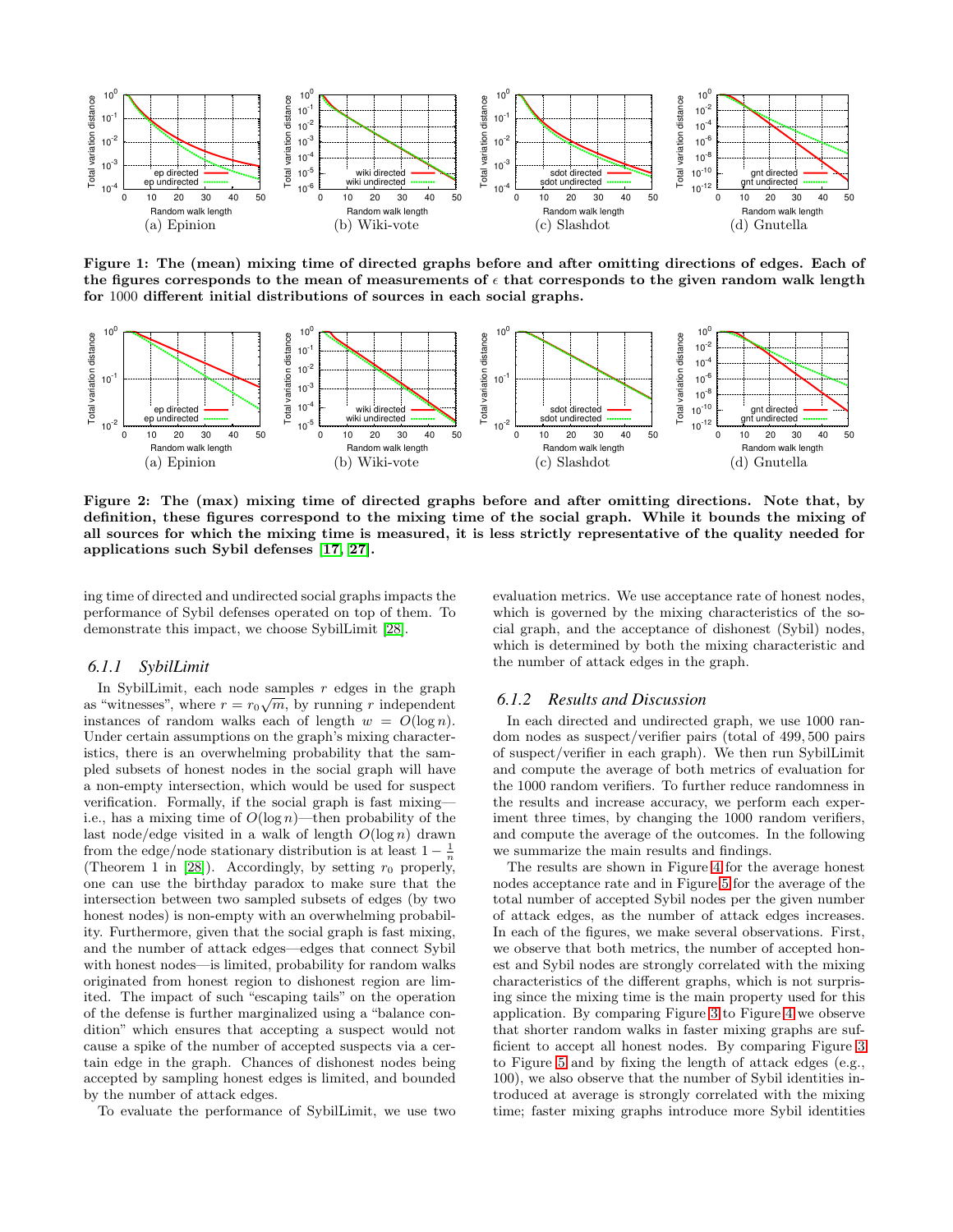

<span id="page-7-0"></span>Figure 3: The (mean) mixing time of directed graphs before and after omitting directions for short walks.



<span id="page-7-1"></span>Figure 4: Acceptance rate of the honest nodes (suspects) by honest verifiers in directed and undirected graphs. Note that all undirected graphs outperform directed, except in Epinion.

for the same number of attack edges.

We find that almost always directed graphs accept less honest nodes (by honest verifiers) as in Figure [4](#page-7-1) and more Sybil identities (per attack edge) as in Figure [5.](#page-8-1) For example, we notice that for a random walk length 3 SybilLimit would accept about 95% of the honest nodes when operated on an undirected graph, where only 90% of these nodes are accepted when operated on the directed graph. Also, where operating SybilLimit on an undirected Gnutella graph with random walk length of 4 would allow accepting 95% of the honest nodes, it would only allow accepting 75% of the honest nodes on the same graph when considered directed.

An observation in favor of directed graphs is made on Epinion (in Figure  $6(a)$ ) when using walk length of 4. Sybil-Limit on a directed Epinion graph would accept roughly 95% honest nodes by honest verifiers (at average), whereas it would accept only 90% in the undirected graph case. We notice that, a lot more Sybils are introduced per attack edge for the same case (thrice the number of Sybils introduced per attack edge in directed graphs).

We notice that introduced Sybils per attack edge are always more in directed graphs than in undirected graphs as shown in Figure [5.](#page-8-1) In some of these cases, the number of Sybils in directed graphs is three times more than in undirected ones—as in Figure  $6(a)$ , whereas other cases have almost no difference—as in Figure [6\(a\).](#page-8-2) Sizable, but not too large difference happens in the two other cases.

## **6.2 Anonymous Communication Systems**

The idea of mixers over social links is very simple [\[18\]](#page-9-11). In these systems [\[18,](#page-9-11) [2\]](#page-9-12), users recruit their social acquaintance to relay their traffic and to provide anonymity to them. In the nutshell, each node (user) forwards her own traffic to her friends, and friends forward that traffic to their friends, and so on, for a certain number of hops, e.g. w. The number of hops  $w$  is a system-wide parameter, which is determined by

the security level desired in the system. The anonymity is defined for two parties; the sender and the receiver of traffic (we follow the same model in [\[18\]](#page-9-11) for defining the anonymity of both parties).

#### *6.2.1 Anonymity Measures*

For a sender, the anonymity defined in terms of the *anonymity set* is n, thus the entropy of the probability distribution of any node being the sender is  $log_2(n)$ —same for both directed and undirected graphs. On the other hand, the anonymity set for a node being the receiver is determined by the probability distribution achieved after the fixed number of hops w used in the system. Let the distribution of the final node selected in a *random walk* after w hops be  $\pi_i^w = \pi_i \mathbf{P}^w$ , where  $\pi_i^w = [\pi_i^w(j)]^{1 \times n}$  ( $\pi_i$  is an initial distribution). The anonymity of the receiver of the traffic (the last hop in the walk) is measured by the entropy  $H_w$ , which is given as

<span id="page-7-2"></span>
$$
H_w = -\sum_{j=1}^{n} \pi_i^w(j) \log_2 \pi_i^w(j)
$$
 (6)

Using the entropy in Eq. [\(6\)](#page-7-2), we define the *anonymity set*  $A_w = 2^{H_w}$ . The maximum entropy and anonymity set for a walk on a graph are achieved with the probability distribution of that walk as it approaches the stationary distribution.

We use  $H_w^d$  and  $A_w^d$  for the average entropy and anonymity sets in a directed graph, while  $\overline{H_w^u}$  and  $\overline{A_w^u}$  are used for the average entropy and anonymity sets in an undirected graph. We define the average entropy and anonymity sets for 1000 random walks starting from different sources (see below).

#### *6.2.2 Results and Discussion*

Same as when we measured the mixing time and the performance of SybilLimit, we use 1000 initial distributions for each social graph. An initial distribution at node  $v_i$  in a graph of n nodes is a  $1 \times n$  probability distribution of 1 at the i-th entry and 0 otherwise. We increase the length of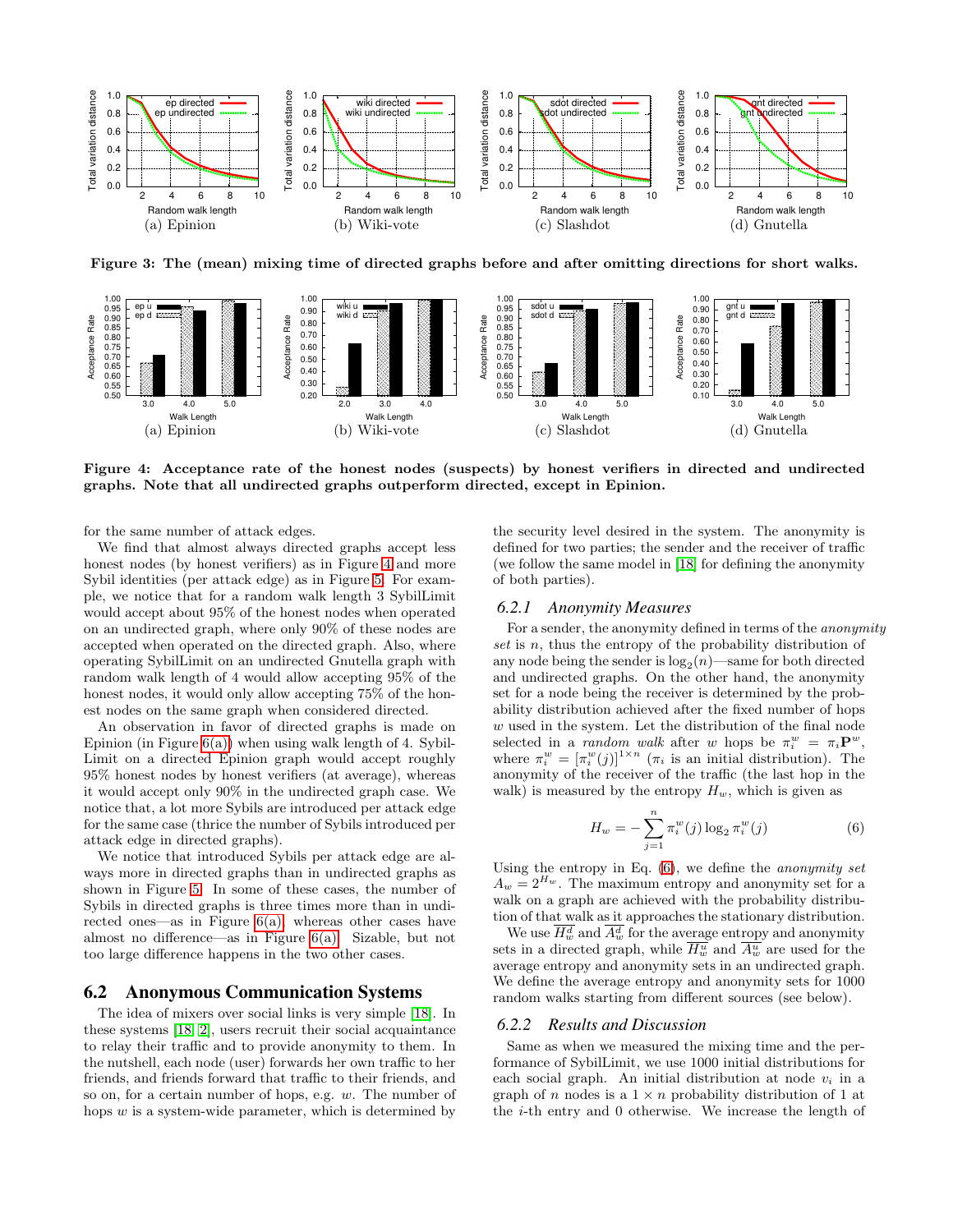

<span id="page-8-1"></span>Figure 5: Acceptance rate of the dishonest (Sybil) nodes by honest verifiers in directed and undirected graphs. Used walk lengths are 3, 4, 4, and 5 for Wiki-vote, Epinion, Slashdot, and Gnutella, respectively.

<span id="page-8-2"></span>

<span id="page-8-4"></span>Figure 6: The mean entropy of random walks distributions on graphs before and after omitting directions for varying walk lengths  $(H^u_w$  vs.  $H^d_w$  for varying  $w$  values).

the random walk  $w$  from 1 to 10 with step increments of 1. At each time step we compute the probability distribution  $\pi_w(i)$  of the random walk as w increases, from which we compute the entropy as in above. We then compute the average entropy for the 1000 initial distributions (denoted in Table [4](#page-8-3) as  $H_w^d$  and  $\overline{H_w^u}$  for directed and undirected graphs, respectively). We plot the results of the entropy measurements in Figure [6.](#page-8-4) We observe a consistent pattern with measurements of the mixing time in section [5](#page-4-0) and earlier results of SybilLimit in section [6.1.](#page-5-1) We find that walks on directed graphs have less entropy (at average) than in undirected graphs, for the same walk length. However, in some cases this difference is not big, indicating that the direction of edges in the graph may have insignificant impact.

If we set the random walk length to 6 in each graph, we obtain the results of average entropy and average anonymity sets shown in Table [4.](#page-8-3) We observe that while the difference in the entropy is small, one should keep in mind that the entropy is a sensitive measure, and a small difference in it would translate into large difference in the anonymity set. For example, the obtained pairs of entropy for directed and undirected cases for the same set of graphs, respectively, translate to the following pairs of anonymity sets: (2411, 6013), (764, 884), (8551, 9891), and (1026, 2759). The exponentially scaled measures of anonymity demonstrate the difference in both cases, which is related to the underlying graphs and their altered structure.

## <span id="page-8-0"></span>**7. CONCLUSION**

In this paper we have investigated mathematical tools and used them for measuring the mixing time of directed social graphs. Our work is mainly motivated by prior work in the literature on building social network-based applications and bringing insight on their operation by neglecting direction of edges in naturally directed social graphs. These applications

Table 4: The entropy and anonymity set comparison in directed and undirected graphs for random walk length  $w = 6$  and for the different datasets.

<span id="page-8-3"></span>

| Dataset   | $H_w^d$ | $H_w^u$ | $A_u^d$ | $A_w^u$ |  |  |
|-----------|---------|---------|---------|---------|--|--|
| Epinion   | 11.236  | 12.554  | 2411    | 6013    |  |  |
| Wiki-Vote | 9.579   | 9.788   | 764     | 884     |  |  |
| Slashdot  | 13.062  | 13.272  | 8551    | 9891    |  |  |
| Gnutella  | 10.003  | 11.430  | 1026    | 2759    |  |  |

are aimed to build services to improve security aspects of distributed systems, such as in Sybil defenses and anonymous communication. We show a consistent pattern in which directed graphs are in general slower mixing than undirected graphs for the specific parameters recommended by these applications. Furthermore, we show that these applications perform relatively poorly when the original property in the directed graphs is used.

While applications built on top of social networks may have a great potential in improving the security and reliability of distributed systems, we advocate that researchers have to pay more attention to the methods used for evaluating these applications. After all, it might not be possible, nor needed, to build a Sybil defense that accepts 95% or 99% of the honest nodes and to allow a small fraction of Sybils [\[27\]](#page-9-16). We observe that for a gain of 5% in its acceptance rate by undermining edge directions, a Sybil defense may hide a larger unseen cost: three folds the number of reported accepted Sybil identities per attack edge.

Our final recommendation is that, given most of these designs are intended for operation on undirected graphs, it is better to use undirected graphs—plenty of which are already available—for bringing insight on their operation rather than massaging directed graphs. Simple alteration